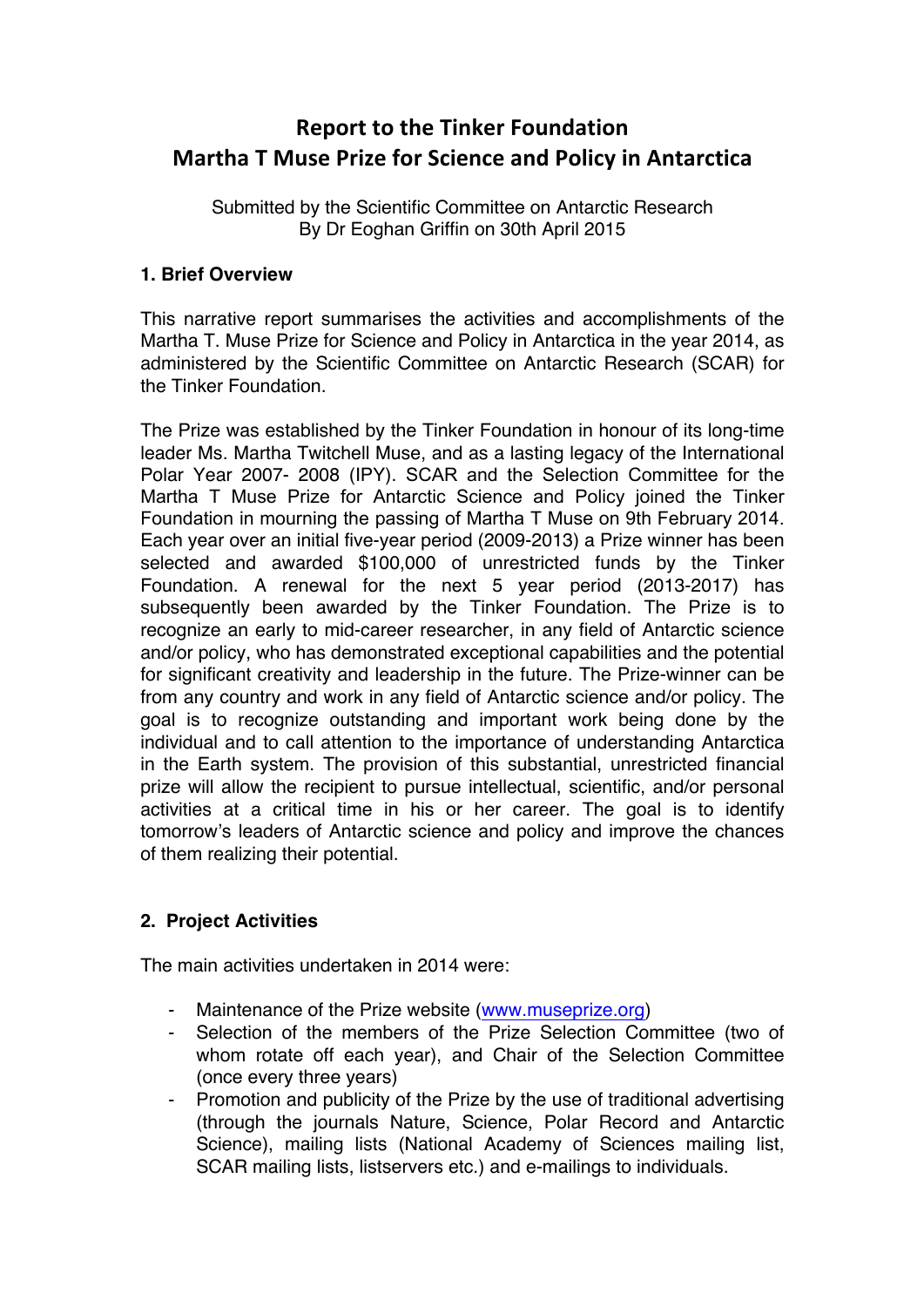- Compilation and assignment of Nominations in advance of the Selection Committee Meeting, including the design of the evaluation forms etc. required and the development of the procedures involved in selecting a Prize-winner.
- Organisation and running of the Selection Committee Meeting held at the Polar Research Institute of China, Shanghai, June  $25-26$ <sup>th</sup> 2014)
- Organisation and running of the Prize and associated Ceremonies for 2014 – held at the SCAR Open Science Conference, Auckland, New Zealand.
- Establishing the Terms of Reference for an External Review of the Martha T. Muse Prize, to be completed in 2015.

# **3. Project Accomplishments of the Prize (2009-14)**

The major accomplishments of the first six years of the Prize was the establishment and continuation of the Prize and the infrastructure required (e.g. website, Selection Committee) that culminated in the selection of the Prize Winners:

2009: Professor Steven Chown from Stellenbosch University in South Africa,

2010: Associate Professor Helen Fricker, Scripps Institute of Oceanography, USA;

2011: Dr Jose Xavier, Institute of Marine Research, Coimbra, Portugal,

2012: Dr Steve Rintoul, CSIRO Fellow, CSIRO Marine and Atmospheric Research, Australia,

2013: Prof Martin Siegert, University of Bristol, UK, and

2014: Prof Tim Naish, Victoria University of Wellington, New Zealand.

### **4. Internal/External Factors Influencing Project and Problems Encountered**

SCAR has been coordinating Antarctic research and providing advice to policy makers since 1958. This provided a strong base of contacts and experience within the SCAR Secretariat that was essential in setting up the Prize. However, as recognized in an earlier report, SCAR had less experience in social sciences. Since 2010, the SCAR Social Sciences Action Group has been active, and one of its members (Daniela Liggett) was a member of the Martha Muse Selection Committee for 2010-12.

External partners (e.g. the US Polar Research Board, the Antarctic Treaty Secretariat, the Scott Polar Research Institute, the IPY, various National Antarctic Programs) were also engaged to reach out to the full extent of the Antarctic community for advertisement and dissemination of information regarding the Prize.

A minor issue was that some of the Nominees for the Prize were too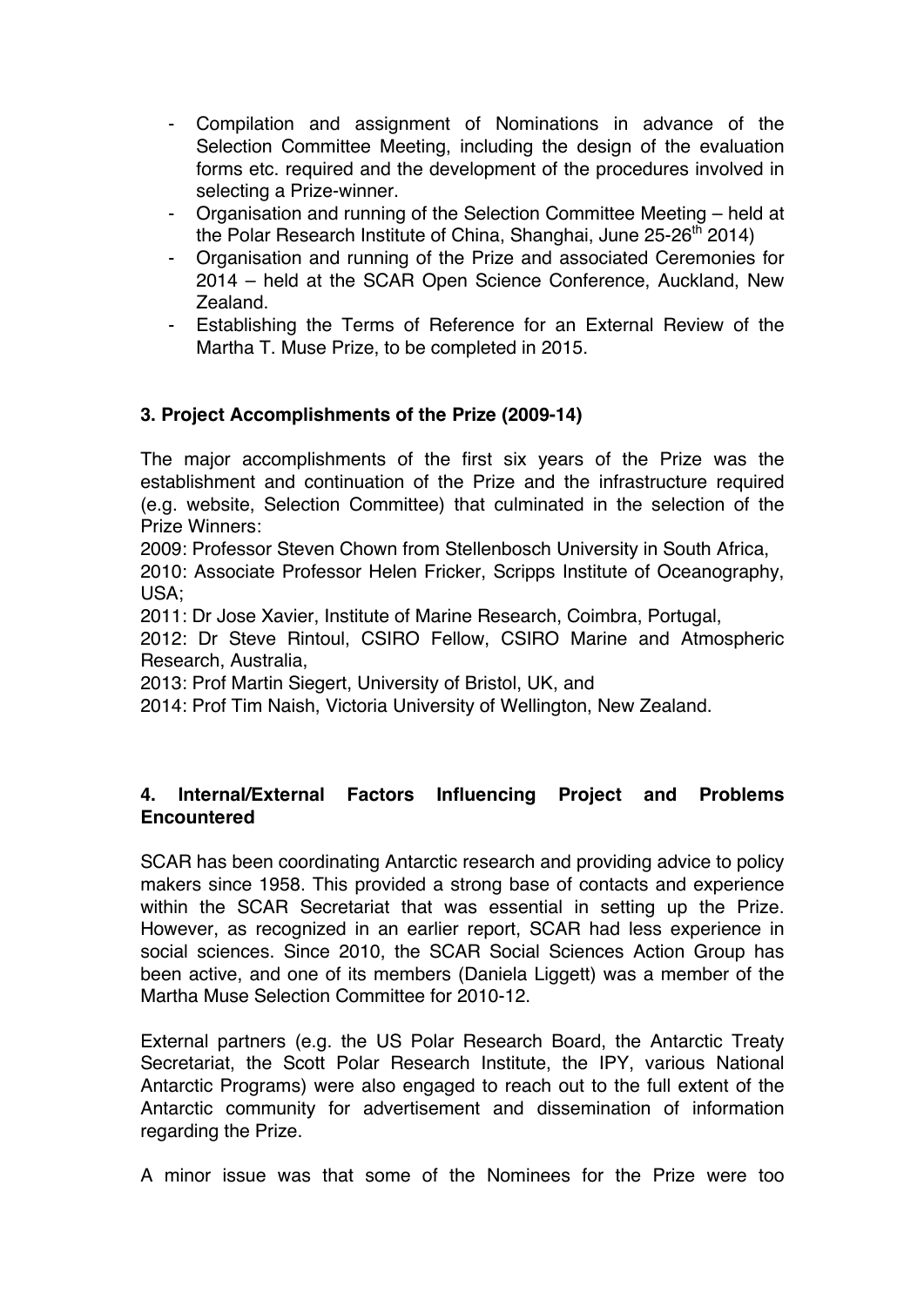advanced in their careers to be contenders for the Prize. The text on the website was modified to make this clearer. In 2010, Committee members noted that the nominations still differed in their layout considerably. Hence, on advice of the Committee members, a template nomination package was provided for the 2011 cycle. In the 2012 cycle, one Committee member resigned a few days before the Selection Committee meeting due to personal health issues, however the Committee agreed that for the 2012 round, they would divide the extra nominees from the  $6<sup>th</sup>$  member.

Other adjustments to the website were also made to improve efficiency based on feedback received from the Committee members, SCAR Executive Committee, and others.

The founding chair of the Prize Selection Committee, Diane McKnight, was involved in the initial committee that worked with the Tinker Foundation and the Polar Research Board to outline the details of the Prize. The 2014 Chair, Dr Ian Allison, was a member in the 2009 Selection Committee, which has helped to ensure the original aims of the Prize were realized. Both the incoming Chair, Prof Peter Barrett, and vice-Chair, Prof Mauricio Mata, have served on the 2013 and 2014 selection committees.

In 2014 one of the committee members (Dr Marinelli) participated via skype and another (Mr Jin) was unable to participate at all. The final selection round resulted in a 4-way tie, 5 times. As a result, all of the Selection Committee members were asked to rank each candidate according to the 4 categories in the initial marking sheet. The winner was then selected as the candidate with the highest total marks. This procedure has now been established for final round ties from 2015 onwards.

The 2014 Selection Committee also agreed that the original nominations list for the Horizon Scan meeting be used as the basis for potential selection committee members in the future. With over 500 nominees this list of Antarctic expertise will allow the Committee to reflect the necessary diversity in subject discipline, geographical base and gender to ensure its composition continues to be appropriate.

#### **5. Unanticipated Results**

There were no unanticipated results in 2014.

#### **6. Target Audience**

The target audience are the many researchers, policy makers and educators involved in Antarctic science and the conservation of Antarctica. By helping the careers of key individuals it is hoped that the Prize will also have an influence by increasing awareness of Antarctic matters to the general public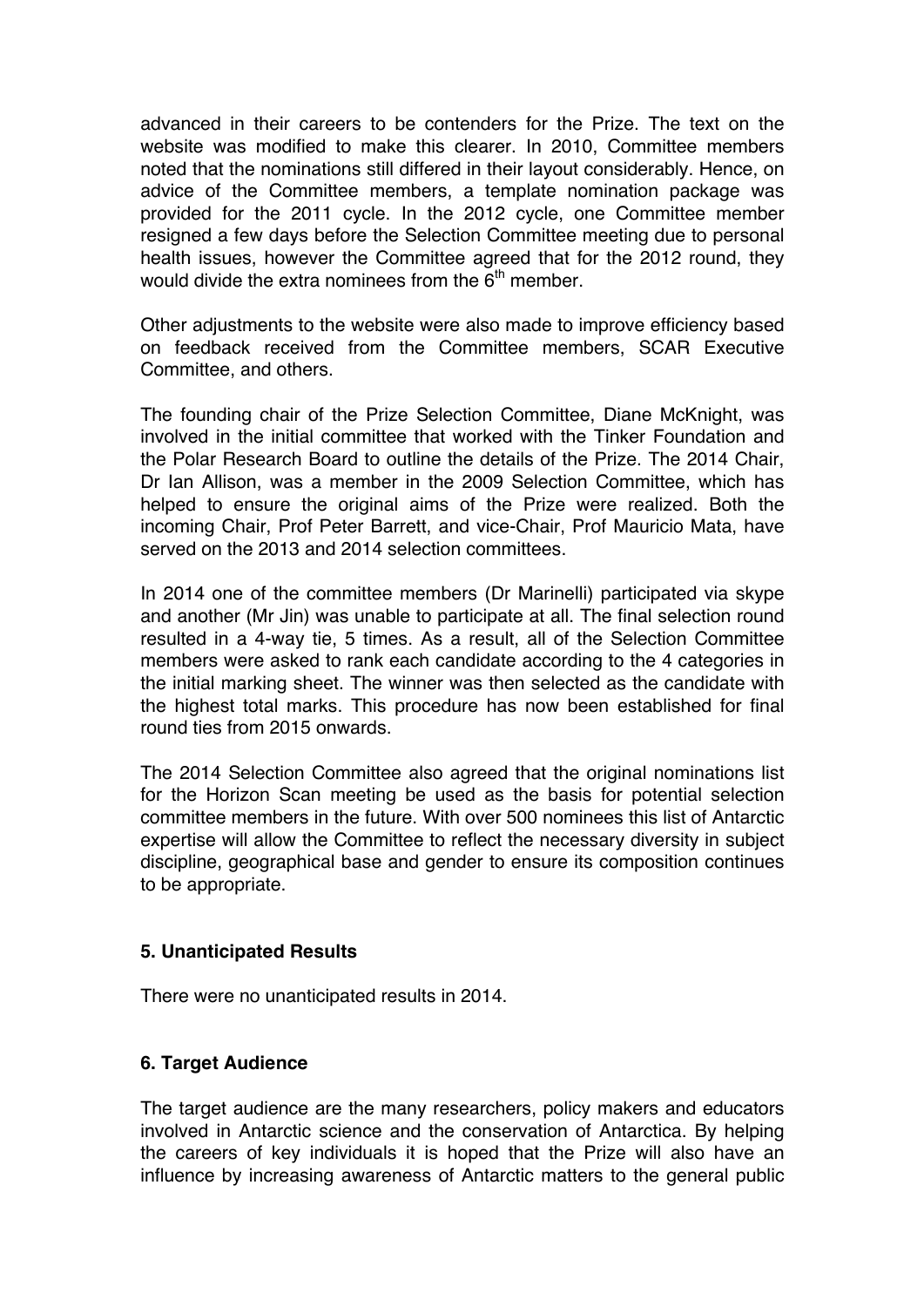and others.

### **7. Short-term Impact of the Project (2009 – 14)**

Since 2009, the Prize has gained esteem both within the Antarctic community and the general scientific community. This is underlined by the Prize ceremonies, which have been held at extremely prestigious conferences aimed at both the Antarctic and the non-Antarctic community. The 2010 Ceremony was held at the American Geophysical Union conference in San Francisco, attended by more than 18,400 people from around the world. Similarly, the 2011 Ceremony was held at the World Conference on Marine Biodiversity (WCMB), and the Martha Muse Prize Ceremony was held with the Opening Ceremony of the WCMB, sharing the platform with Jean-Michel Cousteau, amongst others. The 2012 Ceremony was held at the SCAR Open Science Conference, which is the biggest Antarctic Science and Policy Conference and regularly attracts participants from more than 40 countries. The 2013 ceremony was held at the AGU again, which had more than 20,000 registered participants.

For 2014 the Ceremony was held at the SCAR Open Science Conference in Auckland, New Zealand. Once again the nature of the meeting ensured the Ceremony was well attended by the Antarctic Science and Policy communities and the recipient being a native of New Zealand ensured wide local media coverage.

The Prize has certainly had a positive effect on all the Prize Winners' careers. In particular since two of the winners, Professor Chown and Dr Xavier are from South Africa and Portugal respectively, rather than one of the traditional "big players" in Antarctic Research this has been seen in a very positive light by both scientists and the media.

#### **8. Longer-term Effects of the Project**

The Martha T Muse Prize is intended to be a lasting legacy of the IPY. The goal of the Prize is to provide recognition of the important work being done by key individuals and to call attention to the significance of understanding Antarctica in a time of change.

Following her passing in February 2014 it was fitting that the first Martha T Muse Fellows Colloquium was held in her honour, in conjunction with the Antarctic and Southern Ocean Horizon Scan, in April 2014 in New Zealand. The "1st Martha T. Muse Colloquium" addressed the topic "Beyond the Horizon – Antarctica and the Southern Ocean 2065" with 5 of the 6 Prize winners attending in person and the other participating via skype.

Video recordings of the Colloquium are available to view online through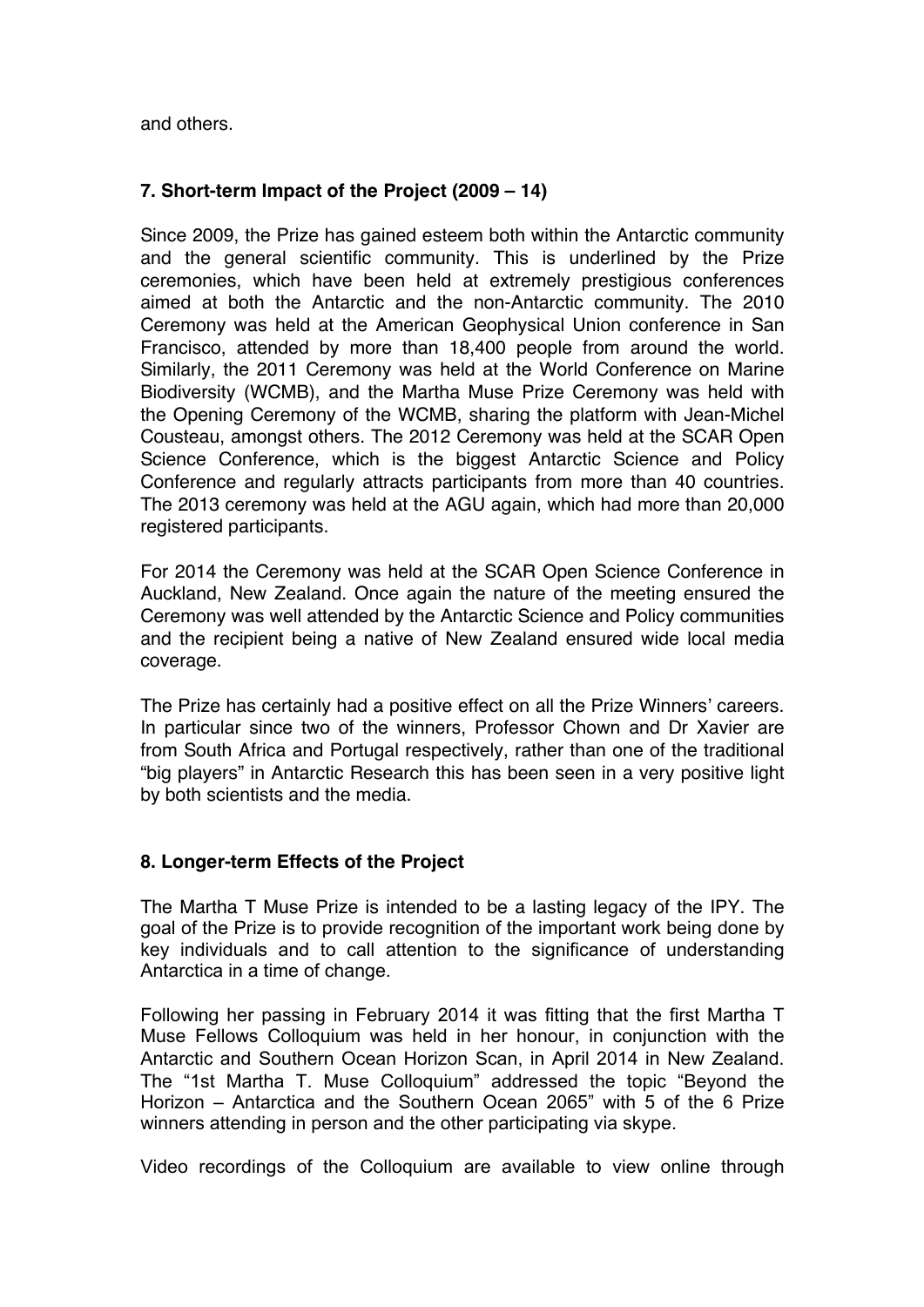YouTube.

### **9. Project Publications (and other products)**

A short handout with details of the Prize, several pull-up type posters, etc have been prepared to be used at various relevant Conferences and meetings. For the 2012 SCAR Open Science Conference, volunteer T-shirts were partially sponsored, which included the name of the Prize and the website being widely displayed within the conference. Other merchandise is currently under review to further increase advertising.

A poster was presented at IPY 2012 and was also displayed at the SCAR meetings in Portland, which included a section highlighting the first three winners. A paper was also presented at the SCAR Delegates meeting.

As a part of the project proposal for the Muse Prize renewal (2013 onwards) submitted to the Tinker Foundation, an internal review of the Prize activities was carried out in SCAR. This internal review invited present and past members of the Selection Committee, SCAR Chief officers of all standing groups, research programs. A visual summary of this review is available here: https://docs.google.com/forms/d/1hxyxY2wCZRga1yU8NZaYHxyAbf32NgKp2 GYow8lPteA/viewanalytics

This review was updated in early 2015 as part of the input to a full external review, detailed in section 14 of this report and which will produce a Final report with recommendations in 2015.

#### **10. Project's Value as a Model or Demonstration of New Techniques**

Even at this early stage some of the lessons learnt from this project have been utilized by SCAR, for example some of the procedures for rating the Martha T. Muse Prize Nominations are being used in the SCAR Medals and Awards schemes.

#### **11. Project Personnel**

#### *Administrative Organisation*

Since 2010, Dr Renuka Badhe and Mrs Rosemary Nash have been responsible for administering the Prize. In late 2014 Dr Badhe left SCAR and handed over to Dr Eoghan Griffin, the incoming SCAR Executive Officer, who has worked at SCAR on several projects since 2011. Their extensive handover period continues into 2015 as Dr Badhe attended the Review Meeting in Washington and will also attend the Selection Committee meeting in Stellenbosch, South Africa in June.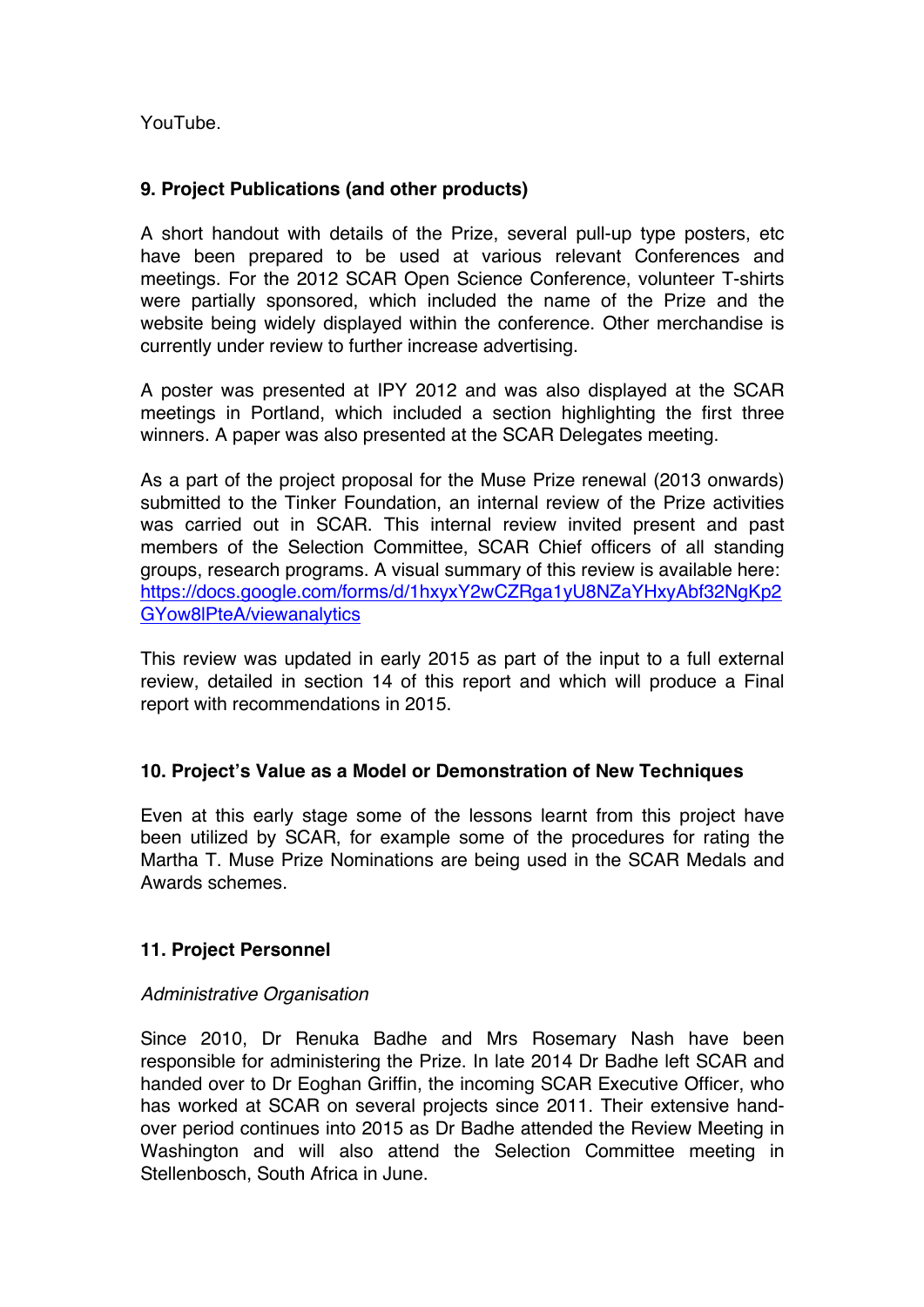The activities have included:

- Design and maintenance of the prize website (www.museprize.org), social networking sites like Facebook, LinkedIn, Twitter, Google+, etc.

- Promotion and publicity of the prize, including advertising in journals, mailings, announcements, etc.

- Creation and maintenance of the six-member Selection committee, development of evaluation forms, checklists, guidelines etc.

- Administrative support associated with the Selection Committee meetings, conference calls, associated meeting reports, financial management of the project, etc.

On occasion, advice was also provided by the ex-SCAR President, Dr Mahlon "Chuck" Kennicutt, and Dr Mike Sparrow, Executive Director, SCAR.

#### *Selection Committee*

The Selection Committee for the Prize consists of six members of the Antarctic community representing as highly respected and diverse backgrounds (geopolitically, by discipline and by gender) as possible. For the year 2014, committee consisted of:

Dr Ian Allison, Australia. Background in glaciology, climate policy, Antarctic Treaty (Member 2009, **Chair** 2012, 2013, 2014)

Dr Roberta Marinelli, USA. Background includes biological oceanography, ocean acidification, education and outreach. She is currently the Director of the Wrigley Institute for Environmental Studies. (2012, 2013, 2014)

Mr Dongmin Jin, Korea. Background includes Antarctic policy and governance, International law, and Data management. (2013, 2014, 2015)

Prof Peter Barrett, New Zealand. Background includes geology, offshore drilling to study history of Antarctic climate and ice sheet behaviour. (2013, 2014, 2015)

Prof Mauricio Mata, Brazil. Background includes physical oceanography, modelling and remote sensing of meso/large-scale oceanic processes in the Southern Ocean. (2013, 2014, 2015)

Dr Huigen Yang, China. Background includes Space physics, and aurora observations, Antarctic policy, and bi-polar issues. (2014)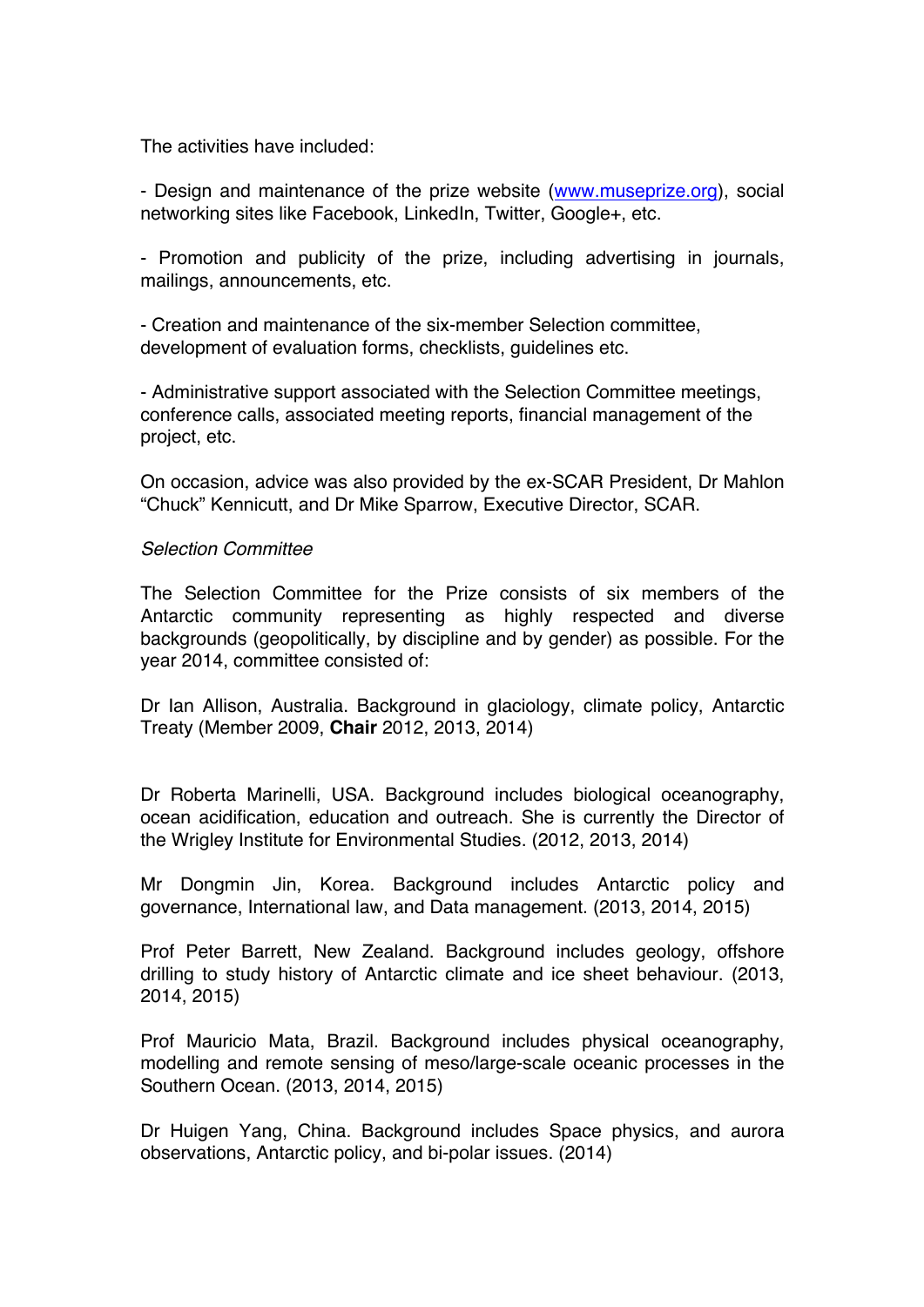Renate Rennie, Chair, Tinker Foundation has also taken an active role in the proceedings, including attending the Selection Committee Meetings, and the Prize Ceremonies as her schedule permits.

### **12. Project Budget**

The original project budget proved to be a reasonable estimate of the costs involved, though as agreed with Renate Rennie, a modified budget was approved for years 3-5 of the Prize in 2011. In summary the improvements to the original budget for the three years (2011-13) are:

- an increase in the advertising budget for high impact journals, and their websites to \$10k to allow the targeting of additional audiences.
- an increase in the travel budget for the committee meeting to \$21,000. Because of the location of some of the committee meetings, flight costs were more expensive than originally envisaged and it was suggested that the members of the committee should be allowed to travel premium economy rather than taking the cheapest economy seats. Two days rather than one are also required for the Selection Committee to make the final selection of the Prize Winner.
- An increase from two weeks to four weeks staff time to deal with evaluation forms, checklists, guidelines and dealings with the new selection committee (including conference calls and associated meeting reports), reviewing award expenditures, mainlining award records and assessing the performance of the system.
- Addition of a merchandise budget, \$5k for mugs, mousemats, etc to help in additional advertising of the Prize
- Addition of a merchandise and stationery budget (\$2k) for the Selection Committee members, as well as provision for one special meal for all Committee members and associated staff helping with the meeting admin (\$2k).
- Addition of a budget for award venue, food, and related costs of ceremony (\$10k) and a budget for an Award Commemoration Dinner (\$5k).

In 2014 the renewal of the Prize for the second five-year period (2013-2017) included detailed budget allocations building on the experience of the initial five year period.

### **13. Project Impact on the Administrative Organisation, SCAR**

SCAR's Mission is "to be the leading independent organisation for facilitating and coordinating Antarctic and Southern Ocean research, and for identifying issues emerging from greater scientific understanding of the region that should be brought to the attention of policy makers". As part of this mission, recognizing and encouraging the leaders in Antarctic science and policy of the